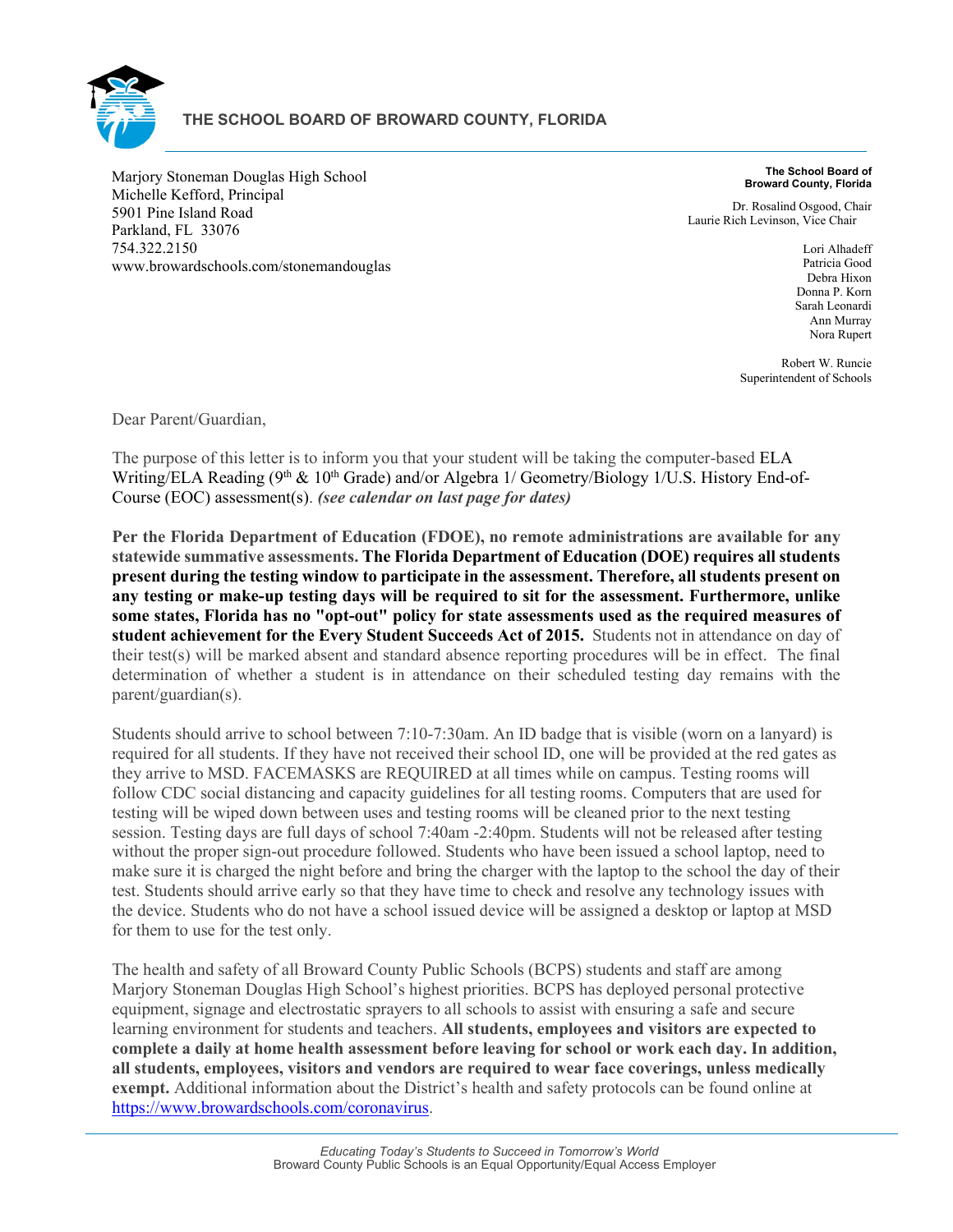

#### **THE SCHOOL BOARD OF BROWARD COUNTY, FLORIDA**

#### **The School Board of Broward County, Florida**

The goal of statewide assessments is to provide academic achievement and learning gains data to students, parents, teachers, school administrators, and district staff to measure progress and achievement for learners. While no single assessment is the sole determiner of promotion, statewide assessment results are considered for a variety of school-based decisions such as promotion, course placement, and acceptance into magnet programs. Students who do not participate in mandatory statewide assessments risk the possibility of being placed in remediation the following school year, and other consequences (such as retention) based on the district's Student Progression Plan. For further information on promotion criteria, please see School Board Policy 6000.1 Student Progression Plan [\(https://www.browardschools.com/progressionplan\)](https://www.browardschools.com/progressionplan). Final recommendations for promotion or retention will be made on a wholistic review of the student's academic performance during this school year and their readiness for the following grade level.

The tests your student is scheduled for are designed to be taken over two days (one session per day) to prevent testing fatigue (except for ELA Writing which is one session). However, in an effort to reduce the number of in-person testing days for your student, districts and schools have been granted permission by FDOE to offer the option of administering two sessions in the same day, with a 15-30 minute break in between sessions. If you **do not** wish for your student to use this option, please contact Matt Winans, MSD Student Assessment Specialist at [Matthew.Winans@browardschools.com](mailto:Matthew.Winans@browardschools.com) no later than two weeks prior to the primary testing day for each exam.

For information regarding test session lengths and other information about the assessments, see the "About the Assessments" page on the portal: [https://fsassessments.org/florida-statewide-assessment](https://fsassessments.org/florida-statewide-assessment-program.stml)[program.stml.](https://fsassessments.org/florida-statewide-assessment-program.stml)

Your student has an opportunity to participate in a practice test to become familiar with the computerbased testing platform, item types, and response formats he or she will see on the assessment(s). If you or your student would like to review the computer-based practice test at home, the practice tests and answer keys are available at [https://FSAssessments.org/students-and-families/practice-tests/computer-based](https://fsassessments.org/students-and-families/practice-tests/computer-based-materials/index.stml)[materials/index.stml.](https://fsassessments.org/students-and-families/practice-tests/computer-based-materials/index.stml)

Please review the following policies with your student before testing:

- **Electronic Devices**—Students are not permitted to have any electronic devices, including, but not limited to, cell phones, smartphones, and smartwatches, at any time during testing **or** during breaks (e.g., restroom), **even if the devices are turned off or students do not use them**. If your student is found with an electronic device, his or her test will be invalidated.
- **Calculator Policy-** For Algebra 1 and Geometry EOC assessments, **approved calculators may be used during Session 2 only**. If students have handheld calculators during Session 1, their tests will be invalidated. For Biology 1 EOC, a handheld four-function calculator may be used only if the school provides all students with a handheld four-function calculator.
- **Testing Rules Acknowledgment**—All tests include a Testing Rules Acknowledgment that reads: "I understand the testing rules that were just read to me. If I do not follow these rules, my test score may be invalidated." Prior to testing, test administrators read the rules to students, and students acknowledge that they understand the testing rules by clicking a checkbox beside the statement in the secure browser.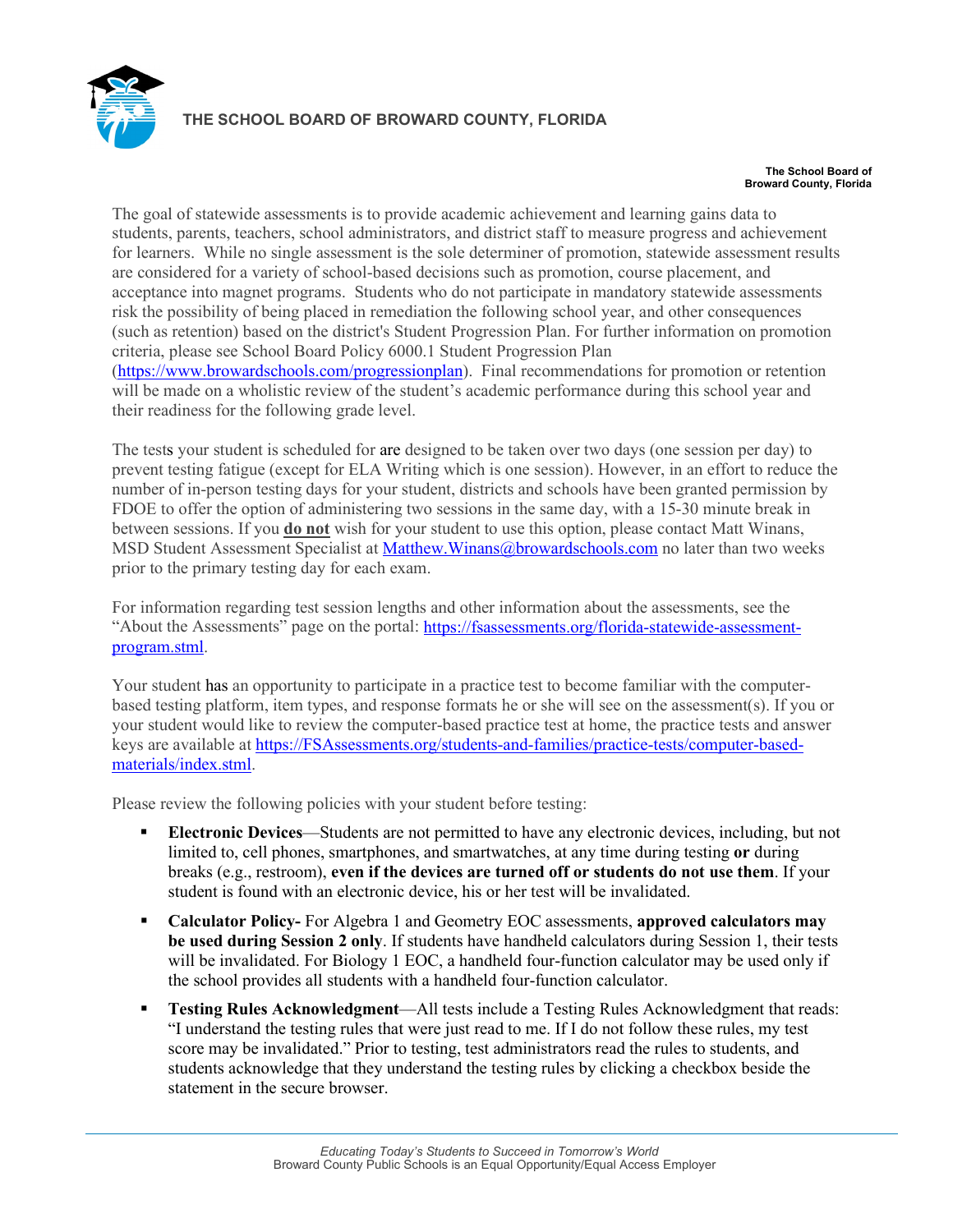

**The School Board of Broward County, Florida**

- **Discussing Test Content after Testing**—The last portion of the testing rules read to students before they affirm the Testing Rules Acknowledgment states that because the content of all statewide assessments is secure, students may not discuss or reveal details about the test content (including test items, passages, and prompts) after the test. This includes any type of electronic communication, such as texting, emailing, or posting to social media sites. Please make sure your student understands this policy prior to testing and remind them that "discussing" test content includes any kind of electronic communication, such as texting, emailing, posting to social media, or sharing online. **While students may not share information about secure test content after testing, this policy is not intended to prevent students from discussing their testing experiences with their parents/families.**
- **Working Independently**—Students are responsible for doing their own work during the test and for protecting their answers from being seen by others. If students are caught cheating during testing, their tests will be invalidated. In addition, FDOE employs Caveon Test Security to analyze student test results to detect unusually similar answer patterns. Students' tests within a school that are found to have extremely similar answer patterns will be invalidated.
- **Leaving Campus**—If your student leaves campus before completing a test session (e.g., for lunch, an appointment, illness), he or she **will not** be allowed to return to that test session. If your student does not feel well on the day of testing, it may be best for him or her to wait and be tested on a make-up day. Please remember not to schedule appointments on testing days.
- **Testing Accommodations**—If your student has an Individual Education Plan (IEP), a Section 504 Plan, or is an English Language Learner (ELL) or a recently exited ELL, they will test on the dates indicated on the calendar on the last page as 1.5x ESE, ELL, or 504. Please contact the school if you have questions or concerns with testing accommodations that will be provided for your student.

If you have any questions related to this test administration, please contact our Student Assessment Specialist Matt Winans at Matthew.Winans@browardschools.com. For more information about the Florida Statewide Assessments program, please visit the portal at [www.FSAssessments.org.](http://www.fsassessments.org/)

For more information about the Florida Standards Alternate Assessments program and score reporting, please view [https://fsaa-training.onlinehelp.cognia.org/wp](https://fsaa-training.onlinehelp.cognia.org/wp-content/uploads/sites/8/2019/05/FSAAPT_UnderstandingReports_English.pdf)  [content/uploads/sites/8/2019/05/FSAAPT\\_UnderstandingReports\\_English.pdf](https://fsaa-training.onlinehelp.cognia.org/wp-content/uploads/sites/8/2019/05/FSAAPT_UnderstandingReports_English.pdf)

Thank you for supporting your student and encouraging him or her to do his or her best during Spring 2021 assessments.

Sincerely,

Michelle Kefford **Principal** Marjory Stoneman Douglas High School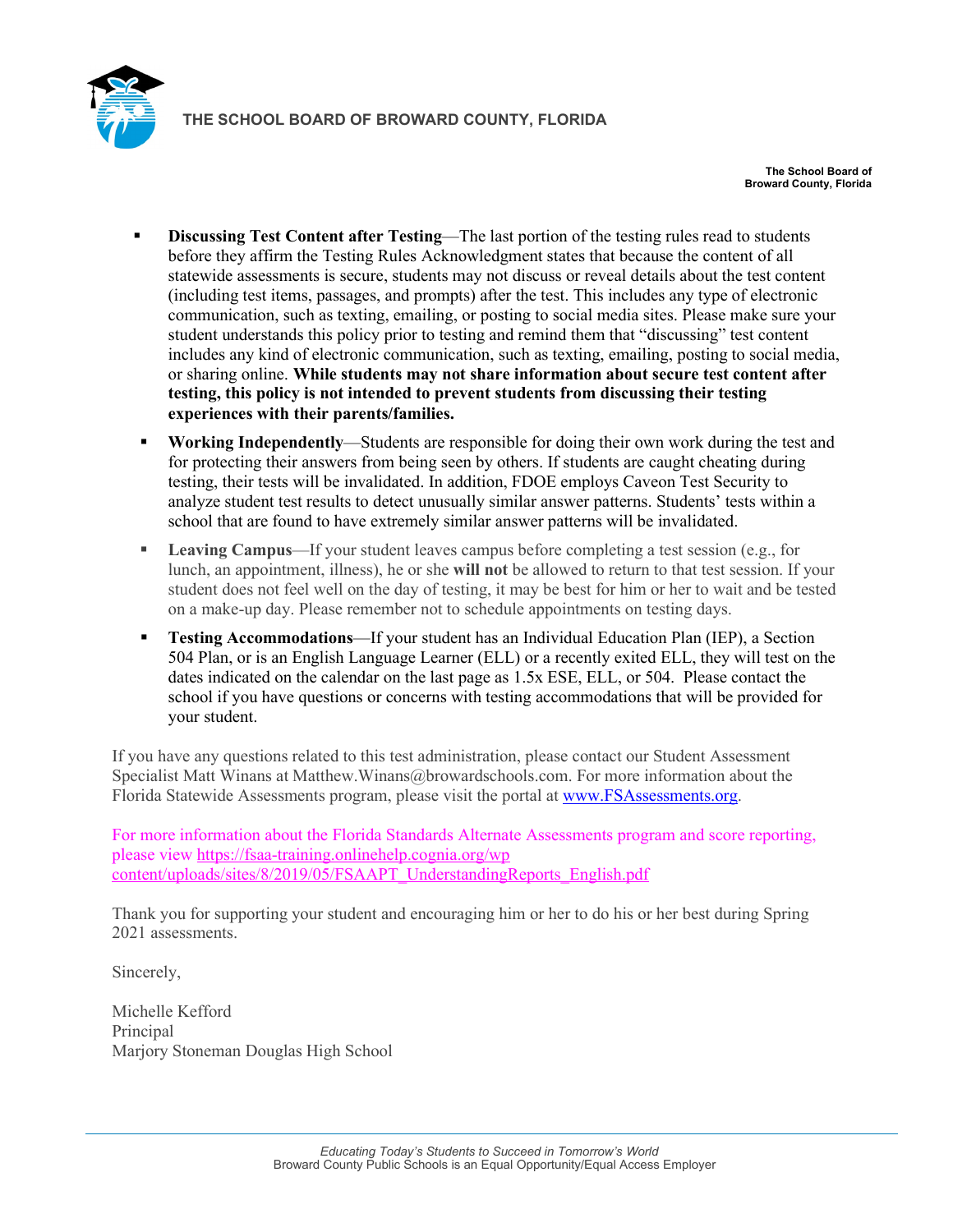

## April MSD TESTING CALENDAR 2021



| Sunday         | Monday            | Tuesday                                                                  | Wednesday                                             | Thursday                                                                                 | Friday                                                           | Saturday |
|----------------|-------------------|--------------------------------------------------------------------------|-------------------------------------------------------|------------------------------------------------------------------------------------------|------------------------------------------------------------------|----------|
|                |                   |                                                                          |                                                       |                                                                                          | $\overline{2}$<br>NO SCHOOL                                      | 3        |
|                |                   |                                                                          |                                                       | Infrastructure Trial 9:30AM                                                              |                                                                  |          |
| $\overline{4}$ | 5 <sup>1</sup>    | 6<br><b>FSA Writing</b><br><b>ELL &amp; ESE 504</b><br>w/1.5x &2x Timing | <b>TESTING DAY</b><br><b>FSA Writing</b><br>9th Grade | 8<br><b>TESTING DAY</b><br><b>FSA Writing</b><br>10 <sup>th</sup> Grade<br>Early Release | 9<br>FSA Writing Make up                                         | 10       |
| 11             | $12 \overline{ }$ | 13                                                                       | 14                                                    | 15                                                                                       | 16                                                               | 17       |
|                |                   | <b>SAT School Day</b><br>Make Up                                         |                                                       |                                                                                          |                                                                  |          |
|                |                   |                                                                          | Report Carts Issued                                   |                                                                                          |                                                                  |          |
|                |                   |                                                                          | FSA Writing 9th & 10th Grade MAKEUPS                  |                                                                                          |                                                                  |          |
| 18             | 19                | 20                                                                       | 21                                                    | 22                                                                                       | 23<br>PSAT 10<br>(10 <sup>th</sup> Graders absent<br>from $1/26$ | 24       |
|                |                   |                                                                          | FSA Writing 9th & 10th Grade MAKEUPS                  |                                                                                          |                                                                  |          |
| 25             | 26                | 27                                                                       | 28                                                    | 29                                                                                       | 30                                                               |          |
|                |                   |                                                                          |                                                       | Interim Reports                                                                          |                                                                  |          |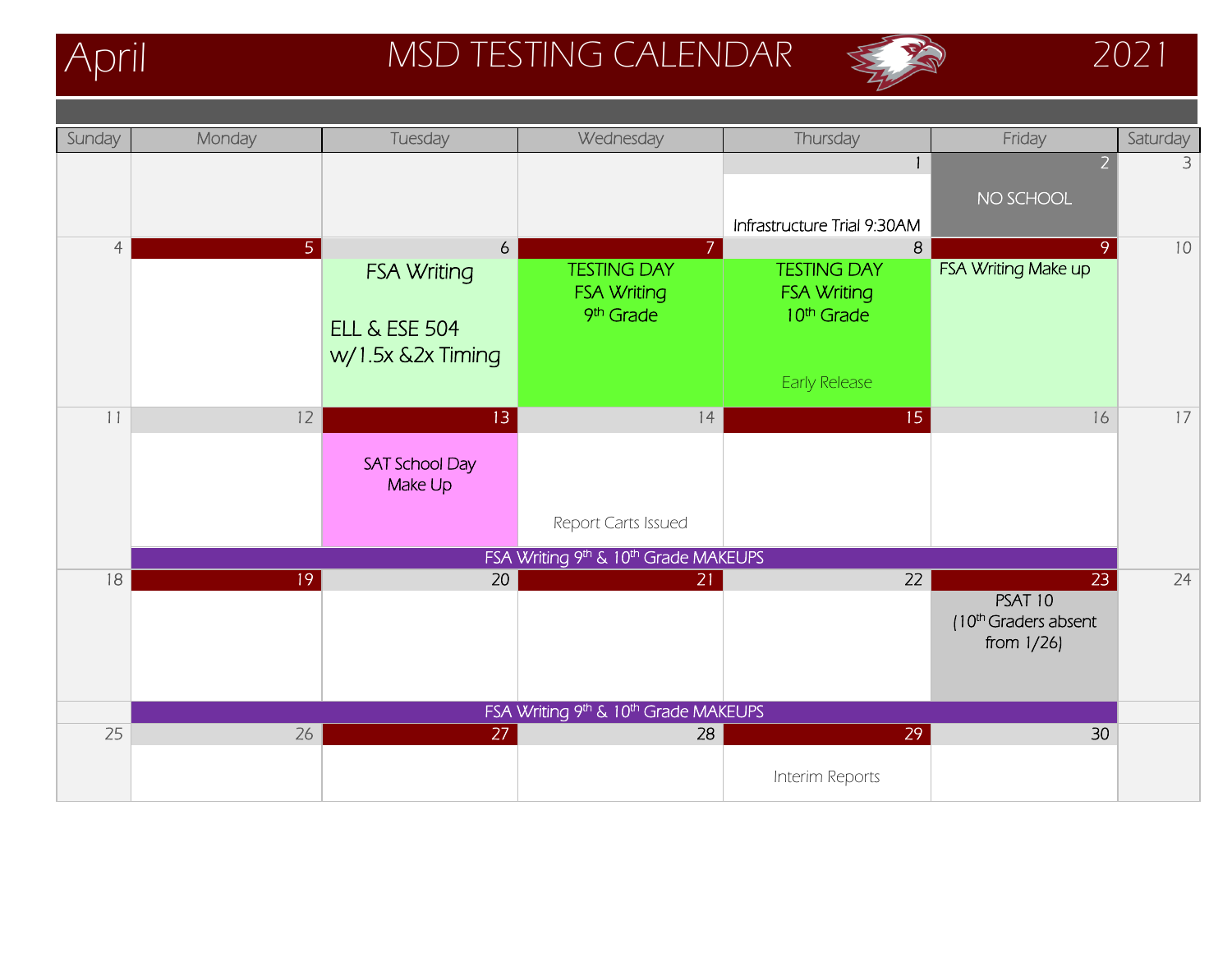

# May MSD TESTING CALENDAR  $\bigotimes$  2021





| Sunday         | Monday                                                                                    | Tuesday                                                                             | Wednesday                                                                                                                                | Thursday                                                                           | Friday                                                                  | Saturday |
|----------------|-------------------------------------------------------------------------------------------|-------------------------------------------------------------------------------------|------------------------------------------------------------------------------------------------------------------------------------------|------------------------------------------------------------------------------------|-------------------------------------------------------------------------|----------|
|                |                                                                                           |                                                                                     |                                                                                                                                          |                                                                                    |                                                                         |          |
| $\overline{2}$ | $\mathbf{B}$                                                                              | $\overline{4}$<br><b>TESTING DAY</b><br><b>FSA Reading</b><br>9 <sup>th</sup> Grade | 5.<br><b>TESTING DAY</b><br><b>FSA Reading</b><br>10 <sup>th</sup> Grade                                                                 | 6<br><b>FSA Reading Session 1</b><br>ELL & ESE 504 w/1.5x<br><b>&amp;2x Timing</b> | <b>FSA Reading Session 2</b><br>ELL & ESE 504 w/1.5x<br>&2x Timing      | 8        |
|                | Ap US Gov 8a<br>Ap Physics C: Mec 12p<br>Ap Physics C; E&M 2p                             | Ap Calc AB/BC 8a<br>Ap Human Geo 12p                                                | Ap Eng Lit<br>8a<br>Ap Physics 1 12p                                                                                                     | Ap USH 8a<br>Ap Art History 12p<br>Ap Computer Sci A 12p                           | Ap Chemistry 8a<br>Ap Spanish Lit 8a<br>Ap Euro 12p<br>Ap Physics 2 12p |          |
| 9              | 10                                                                                        | <b>EOC Alg/Geo Session1</b><br>ELL & ESE 504 w/1.5x<br><b>&amp;2x Timing</b>        | 12<br><b>EOC Alg/Geo Session2</b><br>ELL & ESE 504 w/1.5x<br>&2x Timing                                                                  | 13<br><b>TESTING DAY</b><br><b>EOC ALG/GEO Session</b>                             | 4<br><b>FSA Reading</b><br>Make Up                                      | 15       |
|                | Ap French 8a<br>Ap World His 8a<br>Ap Macro 12p                                           | Ap Seminar 8a<br>Ap Spanish Lang 8a<br>Ap Psychology 12p                            | Ap Eng Lang 8a<br>Ap Micro 12p                                                                                                           |                                                                                    | Ap Bio 8a<br>Ap Enviro Sci 12p                                          |          |
| 16             | 17                                                                                        | 18<br><b>TESTING DAY</b>                                                            | 19<br><b>TESTING DAY</b>                                                                                                                 | 20<br>EOC USH/BIO                                                                  | 21<br><b>EOC ALG/GEO</b>                                                | 22       |
|                |                                                                                           | <b>EOC US History</b>                                                               | <b>EOC Biology</b>                                                                                                                       | ELL & ESE 504 w/1.5x                                                               | Make Up                                                                 |          |
|                | Ap Comp Gov 8a<br>Ap Computer Sci Prin 8a<br>Ap Statistics 12p                            | APD Eng Lit 12p<br>APD Comp Sci A 4p                                                | APD Euro 12p<br>APD USH 12p<br>APD Macro 4p<br>APD Art History 4p                                                                        | <b>&amp;2x Timing</b><br>APD US Gov 12p<br>APD World 12p<br>APD Psych 4p           | Ap Spanish Lang 8a<br>Ap French Lang 12p<br>Ap Spanish Lit 12p          |          |
| 23             | 24                                                                                        | 25                                                                                  | 26                                                                                                                                       | 27                                                                                 | 28                                                                      | 29       |
|                | <b>EOC USH/BIO</b><br>Make up<br>AP Calc AB/BC 8a<br>AP Physics 1 12p<br>AP Physics C 12p | <b>Senior Exams</b><br>AP Chem 8a<br>AP Physics C: EM 8a<br>AP Stats 12p            | <b>Senior Exams</b><br>APD Eng Lang 12p<br>APD Comp Sci P 4p<br>APD Seminar 4p<br>FSA Reading / EOC Alg 1 & Geo / EOC USH & Bio Make ups | <b>Senior Exams</b><br>APD Bio12p<br>APD Enviro 4p                                 | <b>Senior Exams</b><br>APD Human Geo 12p<br>APD Micro 4p                |          |
| 30             | 31<br>No School                                                                           |                                                                                     |                                                                                                                                          |                                                                                    |                                                                         |          |